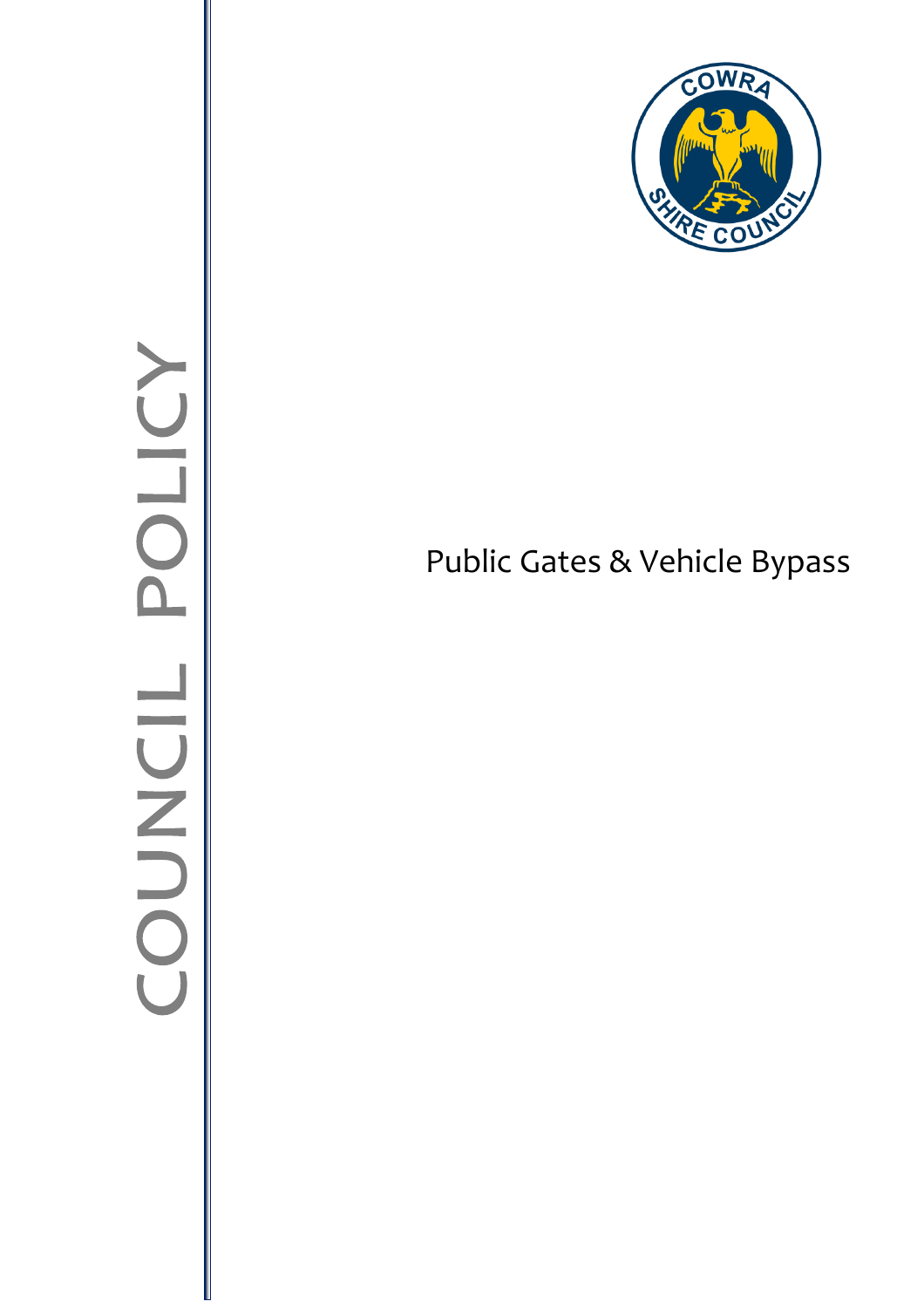| <b>Commencement Date</b>  | 27 April 2020                        |
|---------------------------|--------------------------------------|
| <b>Council Department</b> | Infrastructure & Operations          |
| <b>Contact Officer</b>    | Director-Infrastructure & Operations |
| <b>Revision Required</b>  | Every 4 Years                        |

### **Policy Review**

This policy shall be reviewed at four (4) yearly intervals at least, to ensure it meets all statutory requirements and the needs of council. It may also be reviewed at other times as determined by council.

### Revision History

| Version | <b>Council Meeting Date</b>                               | Resolution<br>No. | <b>Responsible Officer</b>                       |
|---------|-----------------------------------------------------------|-------------------|--------------------------------------------------|
|         | 22 March 2010<br>(Previously 2.16 - Motor By-Pass Grids)  | 69/2010           | Director - Infrastructure &<br><b>Operations</b> |
|         | 27 April 2020<br>(Previously Public Gates & Motor Bypass) | 89/2020           | Director - Infrastructure &<br><b>Operations</b> |

Cowra Shire Council Private Bag 342 Cowra NSW 2794

Phone: 02 6340 2000 Email: council@cowra.nsw.gov.au Internet: [www.cowracouncil.com.au](http://www.cowraregion.com.au/)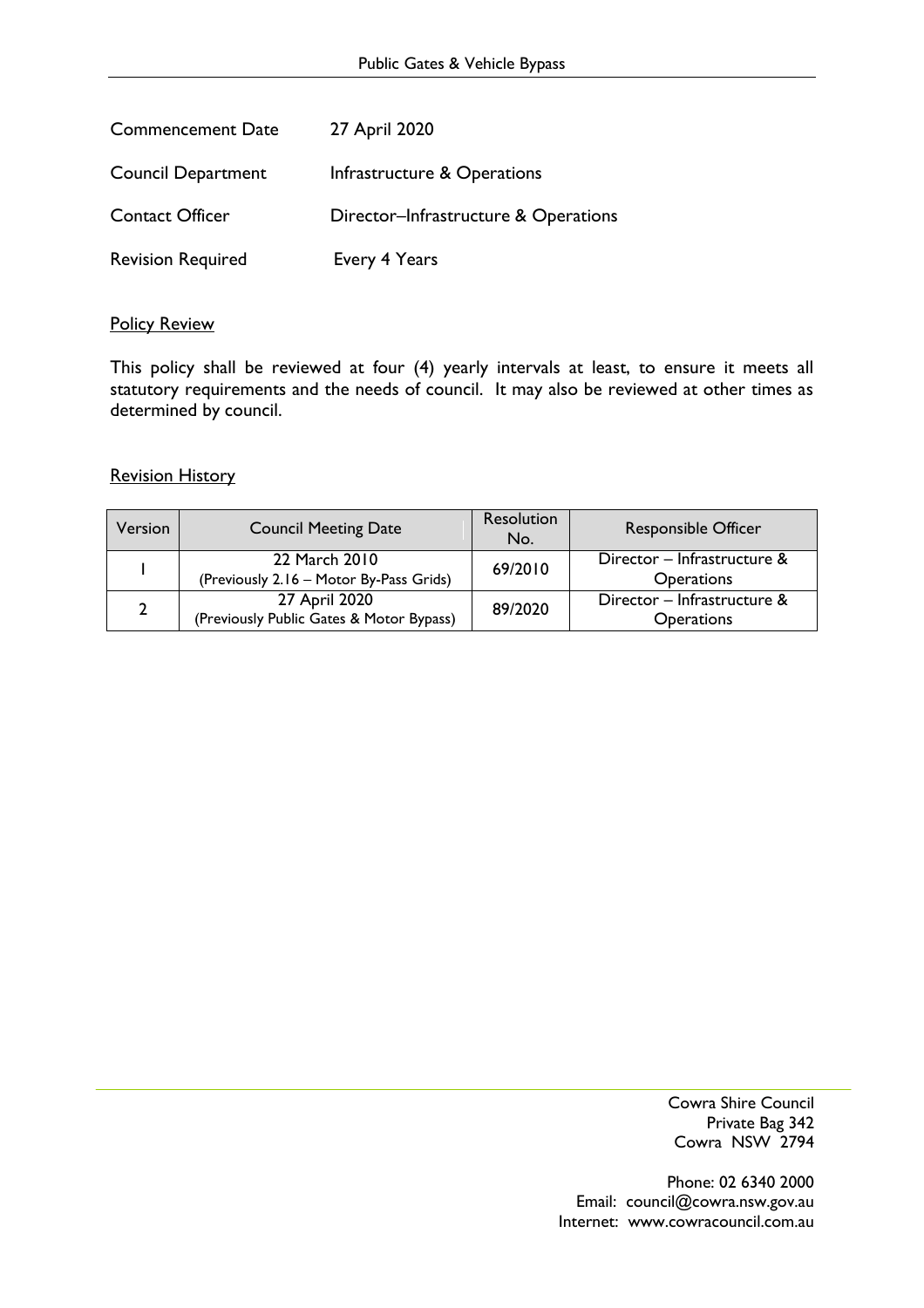## Table of Contents

| Ι.           |     |       |                                                                    |  |
|--------------|-----|-------|--------------------------------------------------------------------|--|
| $\mathbf{L}$ |     |       |                                                                    |  |
|              |     | 1.1.1 |                                                                    |  |
|              |     | 1.1.2 |                                                                    |  |
|              |     | 1.1.3 |                                                                    |  |
|              |     | 1.1.4 |                                                                    |  |
|              |     | 1.1.5 |                                                                    |  |
|              |     | 1.1.6 |                                                                    |  |
|              |     | 1.1.7 |                                                                    |  |
|              | 1.2 |       |                                                                    |  |
|              |     | 1.2.1 |                                                                    |  |
|              |     | 1.2.2 |                                                                    |  |
|              |     | 1.2.3 |                                                                    |  |
|              |     | 1.2.4 | Cowra Shire Council Public Gates and Motor Bypass Standard         |  |
|              | 1.3 |       |                                                                    |  |
|              |     | 1.3.1 |                                                                    |  |
|              |     | 1.3.2 |                                                                    |  |
| 2.           |     |       |                                                                    |  |
|              | 2.1 |       | Permit Application for a new Public Gate and Motor Bypass  4       |  |
| 2.2          |     |       | Permit Application for an existing Public Gate and Motor Bypass  5 |  |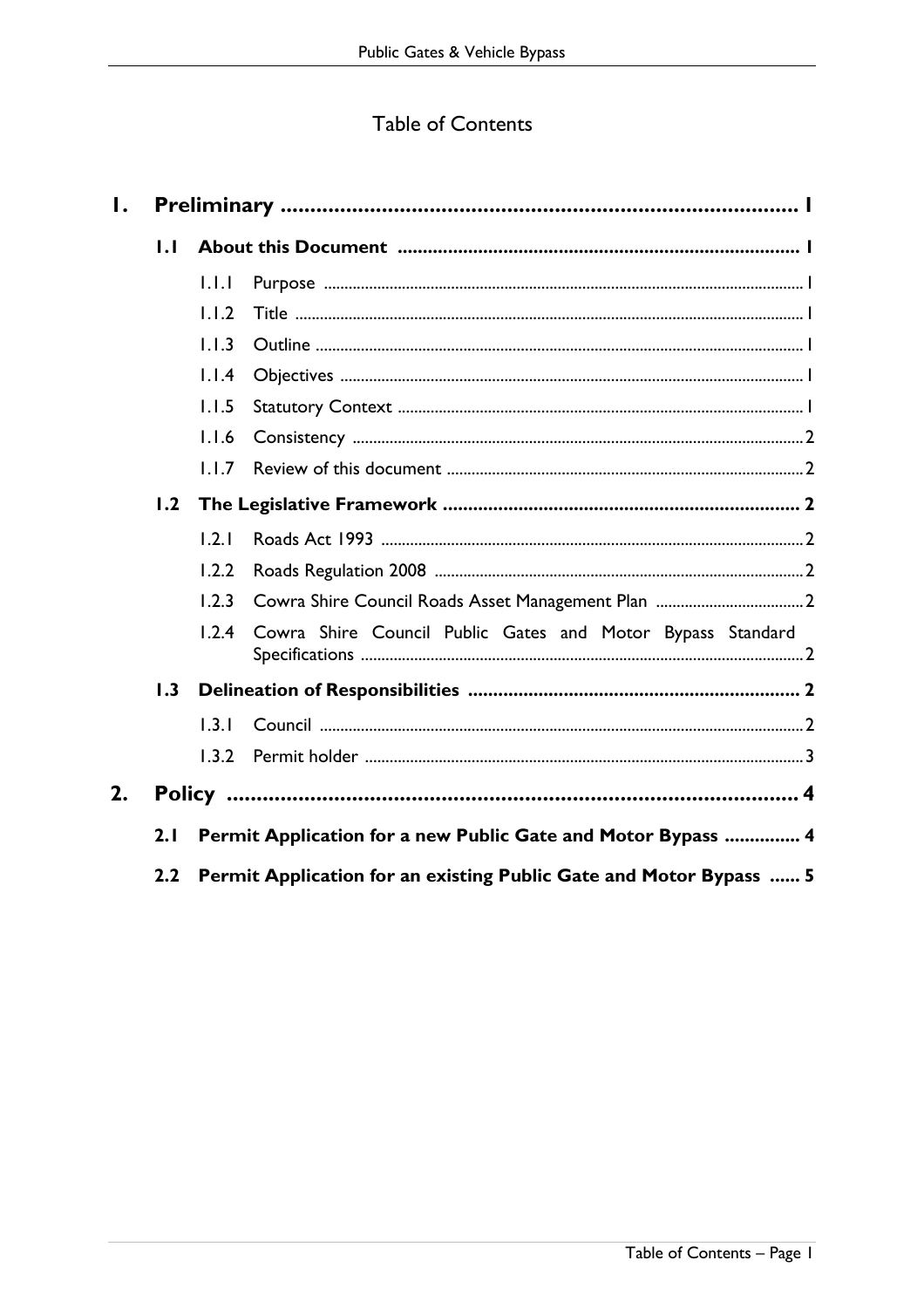### <span id="page-3-0"></span>**1. Preliminary**

### <span id="page-3-1"></span>**1.1 About this Document**

### <span id="page-3-2"></span>1.1.1 Purpose

Cowra Shire Council's adopted vision is to be:

"A leading, innovative and creative community, proud of our place in history, offering opportunity with the best of country living."

To support this vision, Council has adopted various local policies, in accordance with the *Local Government Act 1993* and the *Roads Act 1993,* that are relevant to the maintenance of public roads.

The purpose of this document is to present Council document relating to Public Gates and Bypasses.

### <span id="page-3-3"></span>1.1.2 Title

This document is Cowra Shire Council Public Gates and Vehicle Bypass.

### <span id="page-3-4"></span>1.1.3 Outline

A Bypass is commonly known as a cattle grid or stock crossing. The term Bypass is used in the Roads Act and Roads General Regulation.

Bypasses and Public Gates exist on Council's road network and present a risk to road users, Council and property owners.

The erection and maintenance of public gates and bypasses are subject to the provisions of the Roads Act 1993 and Roads Regulation 2008.

This document sets out Council's standard requirements for public gates and motor vehicle bypasses (grids or ramps) on dedicated roads.

### <span id="page-3-5"></span>1.1.4 Objectives

The objectives of this document are:

- To reduce the risk presented by Public Gates and Bypasses to road users, Council and landowners;
- To define procedures for the issuing of permits, inspection, evaluation and maintenance of Public Gates and Bypasses.

### <span id="page-3-6"></span>1.1.5 Statutory Context

The Public Gates and Bypasses is a local document. It is a publicly available management document under the *Government Information (Public Access) Act 2009 (NSW).*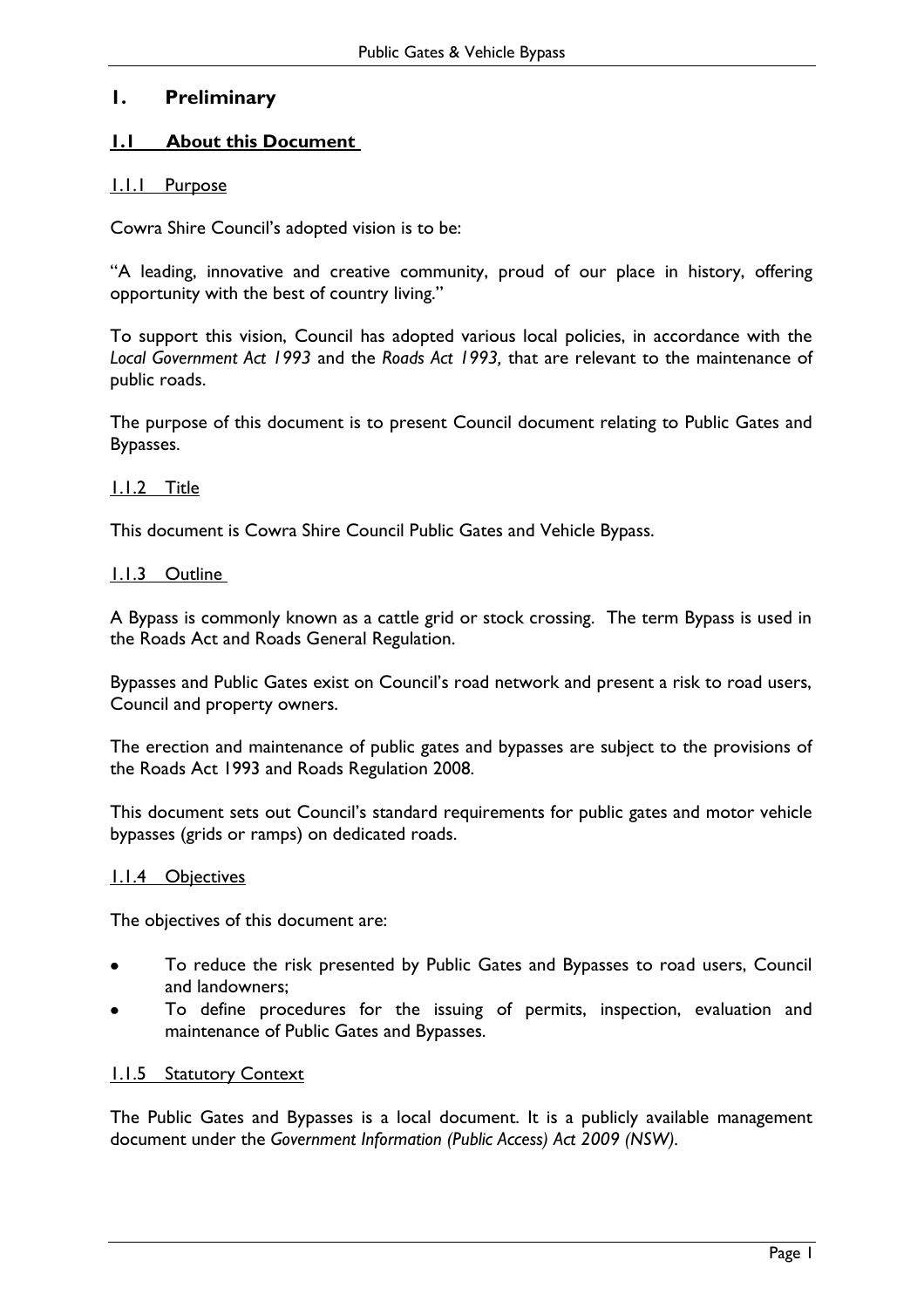### <span id="page-4-0"></span>1.1.6 Consistency

All Council's Management Documents are required to comply with the requirements of relevant Acts and Regulations and also to be consistent with the principles of ecologically sustainable development.

Where this is inconsistent with the *Roads Act 1993* or the Regulations, then to the extent to which it is inconsistent, it is void.

In addition, a local Management Document cannot be more onerous than the *Roads Act 1993* or the Regulations.

### <span id="page-4-1"></span>1.1.7 Review of this document

This document will be reviewed as required as part of the Corporate Plan to ensure that it is up to date with current legislation and community expectations.

### <span id="page-4-2"></span>**1.2 The Legislative Framework**

Cowra Shire Council maintains roads appropriate to the current and future needs of local communities in accordance with the relevant Acts, Regulations and standards. Some of the relevant Acts, Regulations and standards are outlined below.

### <span id="page-4-3"></span>1.2.1 Roads Act 1993

The *Roads Act 1993* outlines Council's power to do a range of functions relating to roads. Sections 128 -137 outline requirements relating to Public Gates.

### <span id="page-4-4"></span>1.2.2 Roads Regulation 2008

The *Roads Regulation 2008*, made under the *Roads Act 1993,* further outlines and defines Council's powers regarding the control and maintenance of public roads, in particular sections 73-76.

### <span id="page-4-5"></span>1.2.3 Cowra Shire Council Roads Asset Management Plan

Cowra Shire Council has adopted a Roads Asset Management Plan (RAMP) which covers the development, management and operation of Council's transport network. The information collected under the Public Gates and Vehicle Bypass will form part of the RAMP.

### <span id="page-4-6"></span>1.2.4 Cowra Shire Council Public Gates and Bypass Standard Specifications

The Cowra Shire Council Public Gates and Bypass Standard Specifications is a separate document that sets out the engineering requirements for the construction of such structure.

### <span id="page-4-7"></span>**1.3 Delineation of Responsibilities**

### <span id="page-4-8"></span>1.3.1 Council

Cowra Shire Council is the Roads Authority under the Roads Act 1993 for most of the public roads contained within the Local Government area. As such Council may issue (or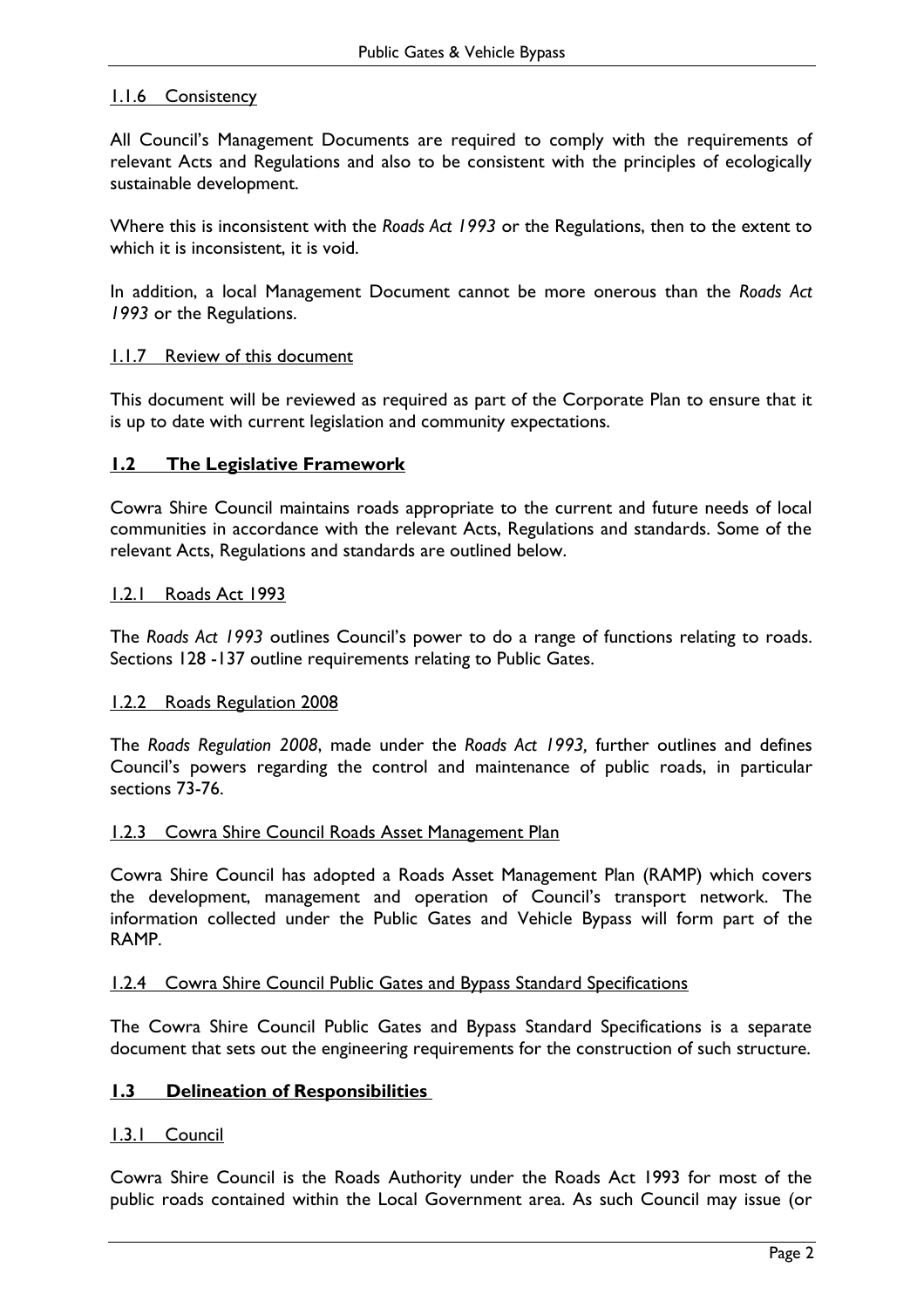revoke) permits for public gates and bypass structures (such as grids) which cross a public road.

Council's public road network consists of two lane two way and one lane two way roads that can either consist of gravel or sealed pavements. The classification of these roads will inevitably vary with time pending future development and subsequent demands on the road network. With this in mind Council requires the flexibility to determine whether grids are suitable given safety considerations based on traffic volumes, road alignment, and other public gates and factors, such as public comment.

### <span id="page-5-0"></span>**1.3.2 Permit Holder**

The permit holder is responsible for installing and maintaining any Public Gate or Bypass.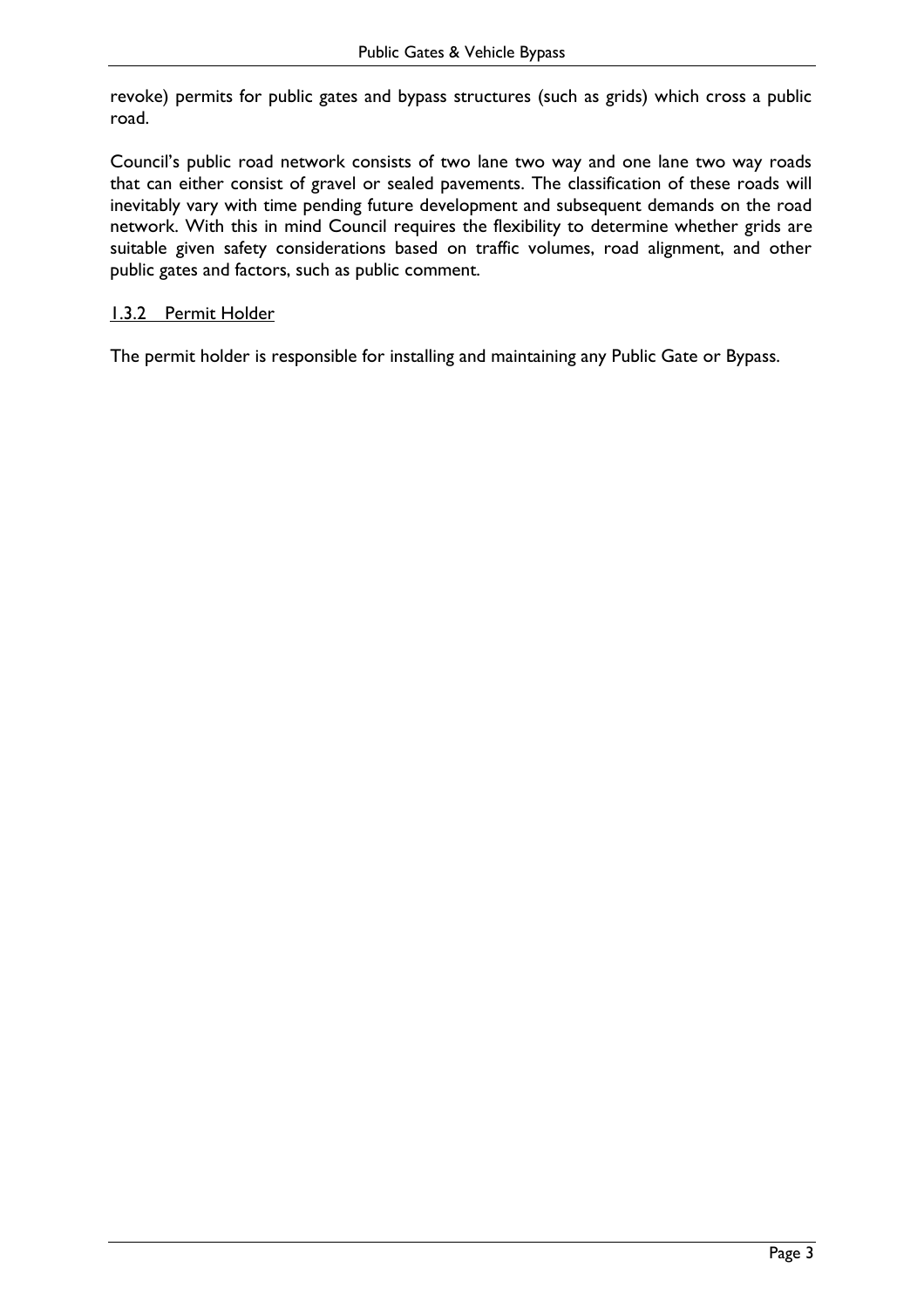### <span id="page-6-0"></span>**2. Policy**

Approval from Council is required to erect a public gate and/or a motor bypass on a rural road. (Roads Act s128)

In accordance with the Roads Act s128.1, a gate can only be erected where the public road intersects a boundary fence and only if the public road reserve through the land is unfenced.

No new public gates will be permitted except as part of a gate/grid combination.

Applications must be accompanied by the appropriate fee to cover administration and advertising costs as documented in the Revenue Policy of the Management Plan. An application to install a gate/grid combination must be in writing and must specify the applicant's details and the location of the proposed gate/grid combination. Where the applicant owns land on one side only of the road across which the proposed gate/grid combination is to be erected, the application must be accompanied by the written consent of the land owner on the other side of the road.

Before determining an application to install a gate/grid combination, Council will advertise the proposal in the local newspaper, allow at least 28 days for written submissions, and have due regard to any written submissions before resolving whether to issue the permit.

All applications and permits are to comply with the requirements of the Roads Act 1993 and Roads Regulation 2008.

All structures are to be constructed to Council's specifications.

The permit holder, otherwise the occupier, is responsible for signposting and maintenance of the public gate and motor bypass. (Roads Act s129). The permit holder must make arrangement to have the gate opened when requested by Council road maintenance staff; and kept open for the period defined by Council road maintenance staff.

Permits for public gates and motor bypasses may be revoked by Council at any time and the occupier must remove the gate within one month of notice (Roads Act s130)

### <span id="page-6-1"></span>**2.1 Permit Application for a new Public Gate and Motor Bypass**

Council will only consider applications for a Public Gate Permit where:-

- No viable alternative, such as fencing the public road reserve exists;
- Is not an excluded road as defined in Table 1 below;  $\bullet$
- Road safety assessment indicate placement of such structures would not create an unacceptable hazard;
- The road intersects a boundary fence.

In accordance with the Roads Act s133, Council will require a bypass to be constructed in conjunction with the gate. Table 1 below details Council's requirements.